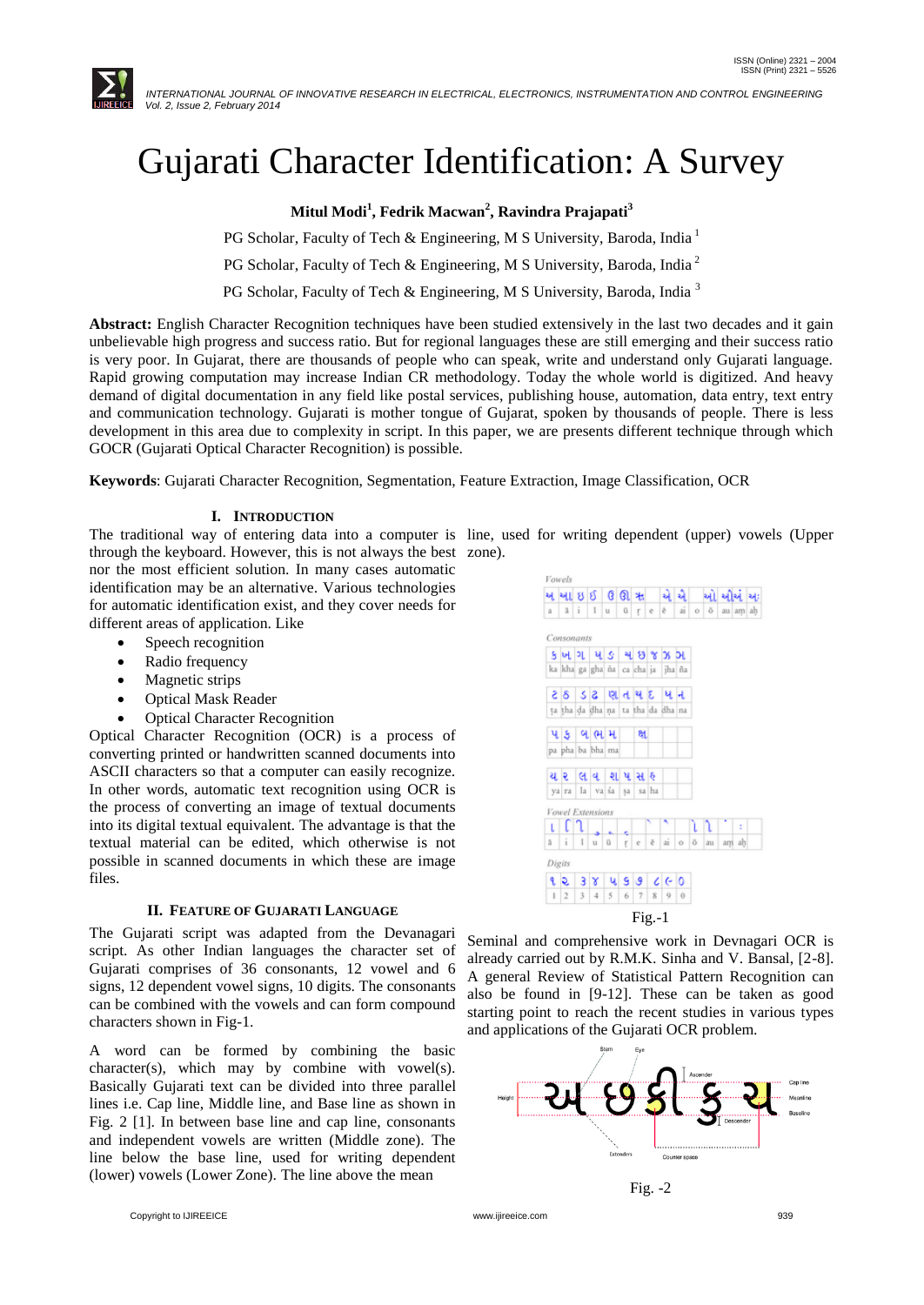

## **III.ARCHITECTURAL VIEW OF GOCR**



Above block diagram shows steps of Gujarati optical Character Recognition.

# **IV.PRE- PROCESSING**

Pre-processing converts the image into a form suitable for subsequent processing and feature extraction. Data captured by optical scanning and stored in a file called pixels. These pixels may have values: OFF (0) or ON (1) for binary images, 0– 255 for gray-scale images, and 3 channels of 0–255 colour values for colour images. This further analysed to get useful information. Such processing includes the following.

### *A. Thresholding / Binarization*

Thresholding can be used to convert captured image into binary image. There are two methods to achieve thresholding i.e. global thresholding and adaptive thresholding. In global A threshold is said to be global if the number of misclassified pixels is minimum, Histogram is bimodal (object and background), Ground truth is known OR the histograms of the object and the background are known. Problem with global thresholding is that changes in illumination across the scene may cause some parts to be brighter (in the light) and some parts darker (in shadow). With adaptive thresholding, such uneven illumination by determining thresholds locally. That is, instead of having a single global threshold, we allow the threshold itself to smoothly vary across the image.

#### *B. Noise Elimination*

Digital images are prone to a variety of types of noise.  $\bullet$ Noise is the result of errors in the image acquisition process. Due to that while obtaining pixel values from real scene that do not reflect the true intensities. There are many ways through which we can introduced noise into an image, depending on how the image is created. How the image is scanned from a photograph made on film. Noise There are various different methods is used for can also be the result of damage to the film, or be segmentation. Like

introduced by the scanner itself. The distortion including local variations, rounding of corners, dilation and erosion, is also a problem. Median filter is a process that replaces the value of the pixel by the median of gray level.

#### *C. Skew detection and Correction*

While scanning the image, if paper/ source document is not aligned properly, it may course component to be tilted. There are various algorithms which can be used for skew correction. Some of the techniques [13] are as follows: projection profile technique, Linear Regression analysis, Fourier Transform based method, nearest neighbour chain, Edge based connected component approach, interline cross-correlation, Entropy based methods.

#### *D. Size Normalization*

Normalization is applied to obtain character of uniform size, slant & rotation. To be able to correct rotation, the angle of rotation must be found for rotated pages and text variant of Hough transform are commonly used for skew.

#### *E. Skeletonization / Thinning*

Skeletonization is a morphological operation that is used to remove selected foreground pixels from binary images [24]. Skeletonization extracts the shape information of the characters. Skeletonization is also called Thinning refers to the process of reducing the width of a line from many pixels to just single pixel. This process can remove irregularities in letters and in turn, makes the recognition algorithm simpler because they only have to operate on a character stroke, which is only one pixel wide. It also reduces the memory space required for storing the information about the input characters and also reduces the processing time too. The final stage in pre-processing is Skeletonization. Image Thinning extracts a skeleton of the image without loss of the topological properties [14]. The Skeletonization algorithm consists of both boundary pixel analysis and connectivity analysis.

#### **V. SEGMENTATION**

The most basic step in OCR is to segment the input image into individual glyphs. This step separates out sentences from text and subsequently words and letters from sentences.

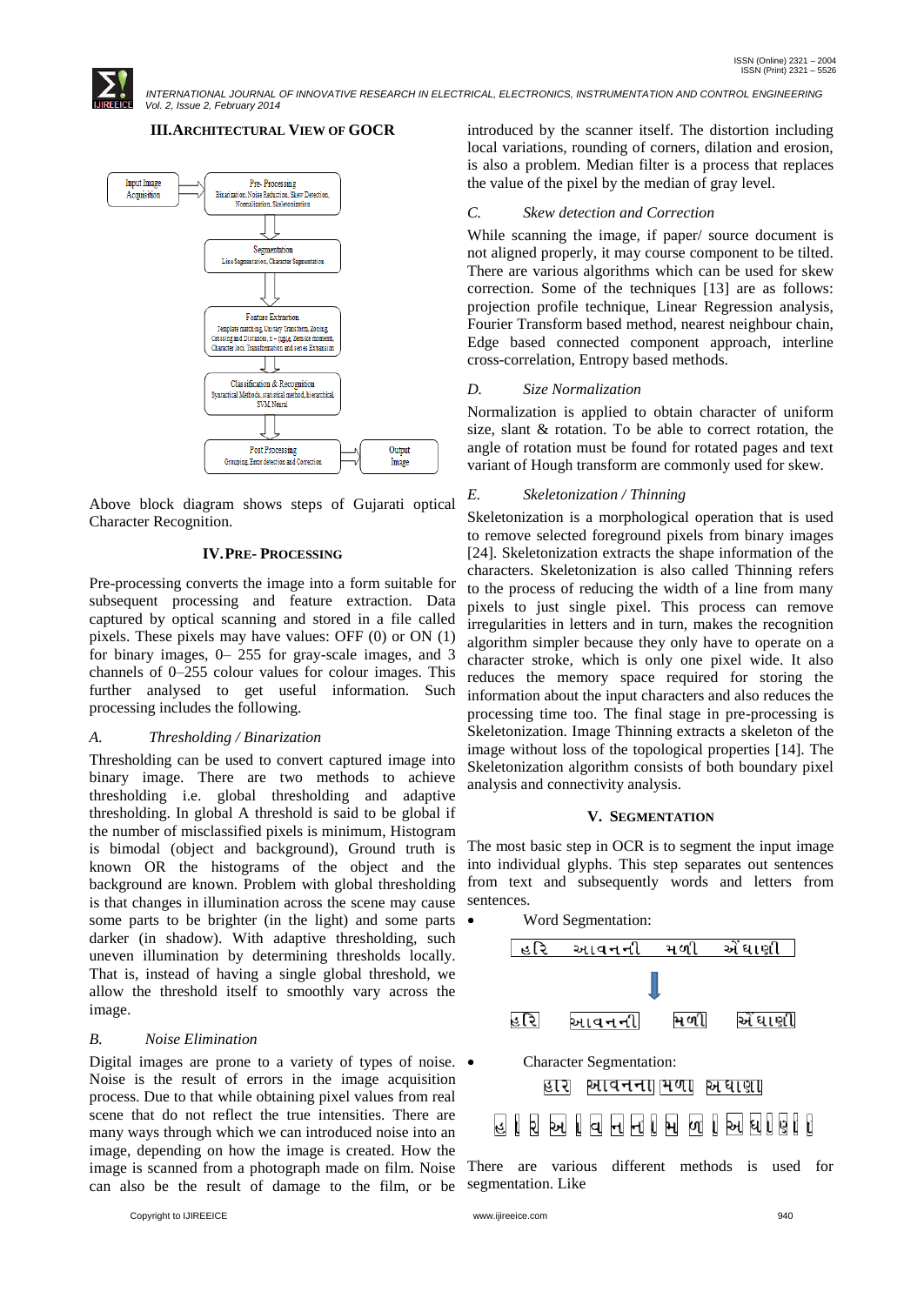

encountered text pixel and grows the character by looking for the presence of background pixels until some threshold level is reached.

 MLP and CHP [26] [27] based algorithms for joint character segmentation e.g.



# **VI.FEATURE EXTRACTION**

After segmentation process, each character is processed through a feature extraction routine where the most descriptive features are extracted and used in training and testing. Following are the techniques for feature extraction.

### *A. Template Matching*

Template characters are stored in the database and the entire input character is compared to every template in the database. The closest one is chosen based on some similarity measure like the mean squared distance:

$$
W = \sum_{i=1}^{N} (Z(a_i, b_i) - T_j(a_i, b_i))^2
$$

Where, Z is the input character and T<sub>i</sub> is the jth template in the database. The limitations of this method are apparent.

#### *B. Unitary Transforms*

if A is the matrix form of the image transform, the  $A^{-1}$ =  $A<sup>T</sup>$ . Where  $A<sup>T</sup>$  is the adjoint matrix to A and the superscripted T stands for the transpose. In most cases, these transforms can be represented by a series of orthogonal basis functions. The classic example is that of the Fourier Transform. Other transforms include the KL and Hadamard transforms.

### *C. Zoning*

The rectangle circumscribing the character is divided into several overlapping, or none overlapping, regions and the densities of black points within these regions are computed and used as features [25].



# *D. Crossings and distances.*

In the crossing technique features are found from the number of times the character shape is crossed by vectors along certain directions. This technique is often used by commercial systems because it can be performed at high speed and requires low complexity. When using the distance technique certain lengths along the vectors crossing the character shape are measured. For instance

 Region-growing algorithm. It starts at the first the length of the vectors within the boundary of the character.

#### *E. n – tuples*

The relative joint occurrence of black and white points (foreground and background) in certain specified orderings, are used as features. The word "moment" here refers to the some of the characteristics that can be calculated from the images. There are moments of different orders that are used in pattern recognition as they are in statistics and elsewhere. The regular moments of order  $(p + q)$  for a given image of M pixels Z are given by

$$
m_{pq} = \sum_{i=1} MZ(a_i, b_i)(a_i)^p (b_i)^q
$$

#### *F. Zernike moments*

Moment descriptors have been studied for image recognition and computer vision since the 1960s. Teague [15] first introduced the use of Zernike moments to overcome the shortcomings of information redundancy present in the popular geometric moments. Zernike moments are a class of orthogonal moments which are rotation invariant and can be easily constructed to an arbitrary order. Khotanzad and Hong [16] proved that Zernike moments are effective for the optical character recognition (OCR).

#### *G. Characteristic loci*

For each point in the background of the character, vertical and horizontal vectors are generated. The numbers of times the line segments describing the character are intersected by these vectors are used as features.

#### *H. Transformations and series expansions*

These techniques help to reduce the dimensionality of the feature vector and the extracted features can be made invariant to global deformations like translation and rotation. The transformations used may be Fourier, Walsh, Haar, Hadamard, Karhunen-Loeve, Hough, principal axis transform etc.

#### **VII. CLASSIFICATION & RECOGNITION**

The Extracted features are given as the input to the Classification process. A bag-of-key point extracted from the feature extraction approaches are used for classification.

#### *A. Syntactic methods.*

Measures of similarity based on relationships between structural components may be formulated by using grammatical concepts. The idea is that each class has its own grammar defining the composition of the character. A grammar may be represented as strings or trees, and the structural components extracted from an unknown character is matched against the grammars of each class.

#### *B. Statistical methods*

Statistical classifiers are rooted in the Bayes decision rule,and can be divided into parametric ones and non-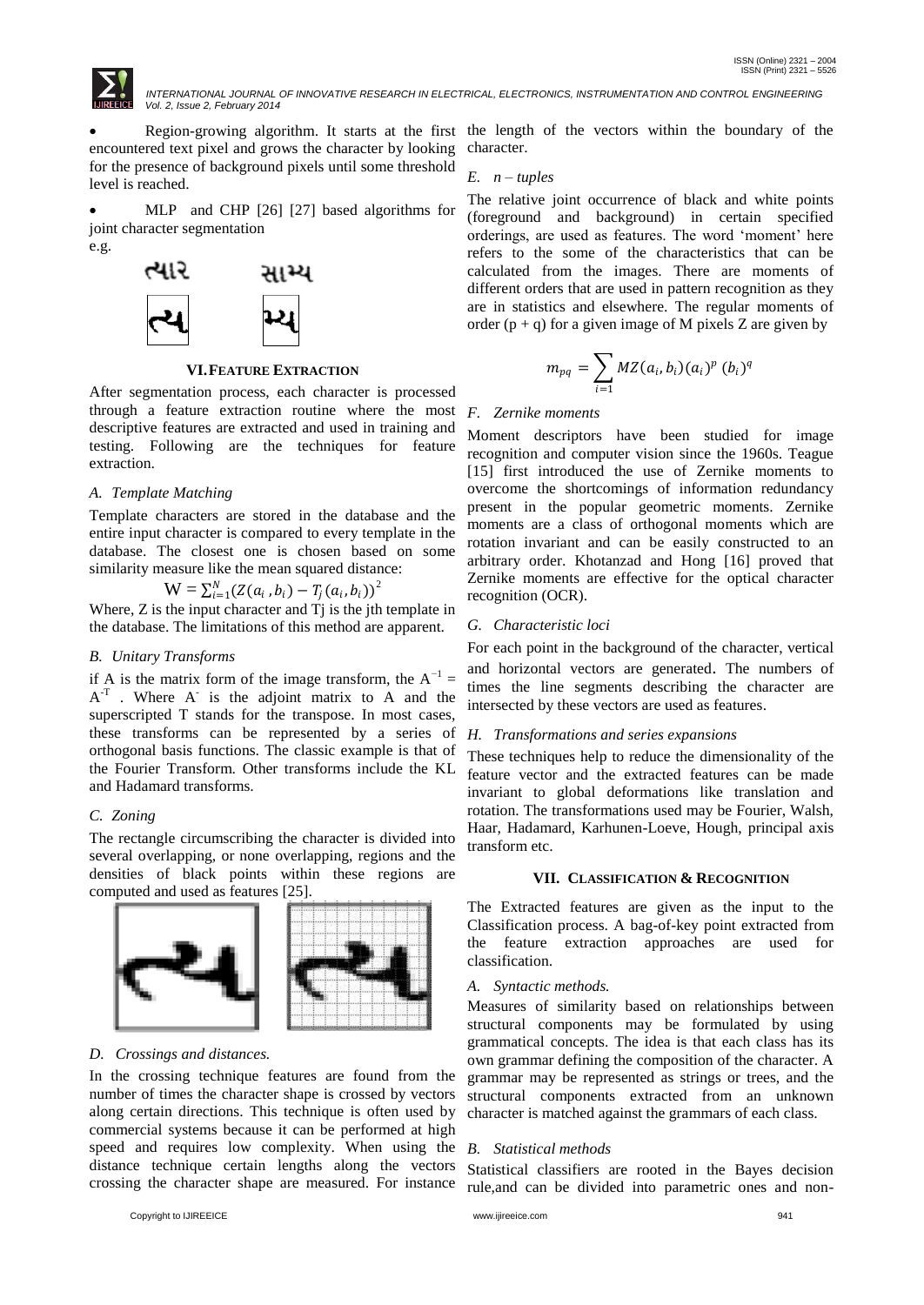

parametric ones [17] [18]. Non-parametric methods, such *D. Hierarchical Classification* as Parzen window and k-NN rule, are not practical for real-time applications since all training samples are stored and compared.

#### *Non-parametric Recognition*

The finest known method of non-parametric categorization is the Nearest Neighbor (NN) and is widely used in CR. An incoming pattern is classified using the cluster, whose center is the minimum distance from the pattern over all the clusters. It does not involve a priori information about the data [19].

### *Parametric Recognition*

Since prior information is available about the characters in the training data, it is possible to obtain a parametric model for each character [20]. Once the consideration of the model, which is based on some probabilities, is obtained, the characters are classify according to some decision rules such as Baye"s method or maximum Likelihood. Paper [21] presented by Manish Mangal and Manu Pratap shows that novel character recognition system. By using the virtual reconfigurable architecturebased evolvable hardware, a series of recognition systems are evolved. To improve the recognition accuracy of the proposed systems, a statistical pattern recognition-inspired methodology is introduced. The performance of the proposed method is evaluated on the recognition of characters with different levels of noise. The experimental results show that the proposed statistical pattern recognition-based scheme significantly outperforms the traditional approach in terms of character recognition accuracy. For 1-bit noise, the recognition accuracy is increased from 84.8% to 96.7%. Paper [22] presented by Sandhya Arora shows that handwritten Kannada and English Character recognition system based on spatial features is presented. Directional spatial features via stroke length, stroke density and the number of stokes are employed as potential & relevant features to characterize the handwritten Kannada numerals/vowels and English uppercase alphabets. KNN classifier is used to classify the characters based on these features with four fold cross validation. The proposed system achieves the recognition accuracy as 96.2%, 90.1% and 91.04% for handwritten Kannada numerals, vowels and English uppercase alphabets respectively.

#### *C. Nearest Neighbour Classifier and Weighted Euclidean Distance*

Nearest neighbour classifier is used on Zernike moment features with a simple weighted Euclidean distance (WED). For each test sample, the classification is based on the distance between this sample and each class. The feature vector is in a d-dimensional space and the computed mean and standard deviation feature vectors for class i are  $\mu(i)$ ,  $\alpha(i)$ , where  $i = 1$ . . M and M is the number of classes. For each test sample  $x \, R \, d$ , the distance between this sample and each class is computed using the following formula

$$
d^{(i)}(x) = \sum_{k=1}^{d} \left| \frac{x_k - \mu_k^{(i)}}{\alpha_k^{(i)}} \right|
$$
 between characters are variance. The real problem for handwritten characters or when the text is skew-  
slanted.

Kanji and south-east Asian scripts have a large number of symbols. Hence, one stage discrimination does not generally suffice. In this approach, two-stage classification (coarse and fine) is used. The aim of coarse classification is to cluster similar-looking characters into groups and then perform fine classification to extract the right class.

#### *City Block Distance with Deviation (CBDD)*

Let  $v = (v_1, v_2, \ldots, v_n)$  be an n-dimensional input vector and  $\mu = (\mu 1, \mu 2, \dots, \mu n)$  be the standard vector of a category. The CBDD is defined as

$$
d_{\text{CBDD}}(v) = \sum_{j=i}^{n} \max\{0, |v_j - \mu_j| - \theta s_j\}
$$

where sj denotes the standard deviation of jth element and θ is a constant.

#### *Asymmetric Mahalanobis Distance:*

For each cluster, the correct class is obtained by finding the minimum asymmetric Mahalanobis distance from the templates in that cluster. The function is given by

$$
d_{AMD}(v) = \sum_{j=1}^n \frac{1}{\hat{\sigma}_j^2 + b} (v - \hat{\mu} \phi_j)^2
$$

where b is the bias,  $\hat{\mu}$  is the quasi-mean vector of the samples of class m, φj is the eigenvector of covariance matrix of this category, and ˆσj is the quasi-variance. In case of a tie, N-nearest neighbor is used, with  $N = 3$ .

#### *E. Neural Network*

Neural network consist, feed forward and feedback (recurrent) networks. The most common neural networks used in the OCR systems are the multilayer perception (MLP) of the feed forward networks and the Kohonen's Self Organizing Map (SOM) of the feedback networks.

### *F. Support Vector Machines (SVM)*

Support vector machines (SVM), when applied to text classification provide high accuracy, but poor recall. One means of customizing SVMs to improve recall, is to adjust the threshold associated with an SVM. Shanahan and Roma described an automatic process for adjusting the thresholds of generic SVM [23] with better results. SVMs have achieved excellent recognition results in various pattern recognition applications.

#### **VIII. POST - PROCESSING**

Once character is recognised then the final stage is post processing in which grouping and error identification and correction processes is carried out.

#### *A. Grouping*

The process which performing association of symbols into strings, is commonly known to as grouping. The grouping of the symbols into strings is based on the symbols" location in the document. Symbols that are found to be sufficiently close are grouped together. For fixed pitch fonts the process of grouping is easy as the place of each character is known. For typeset characters the distance between characters are variable. The real problems arise for handwritten characters or when the text is skewed or slanted.